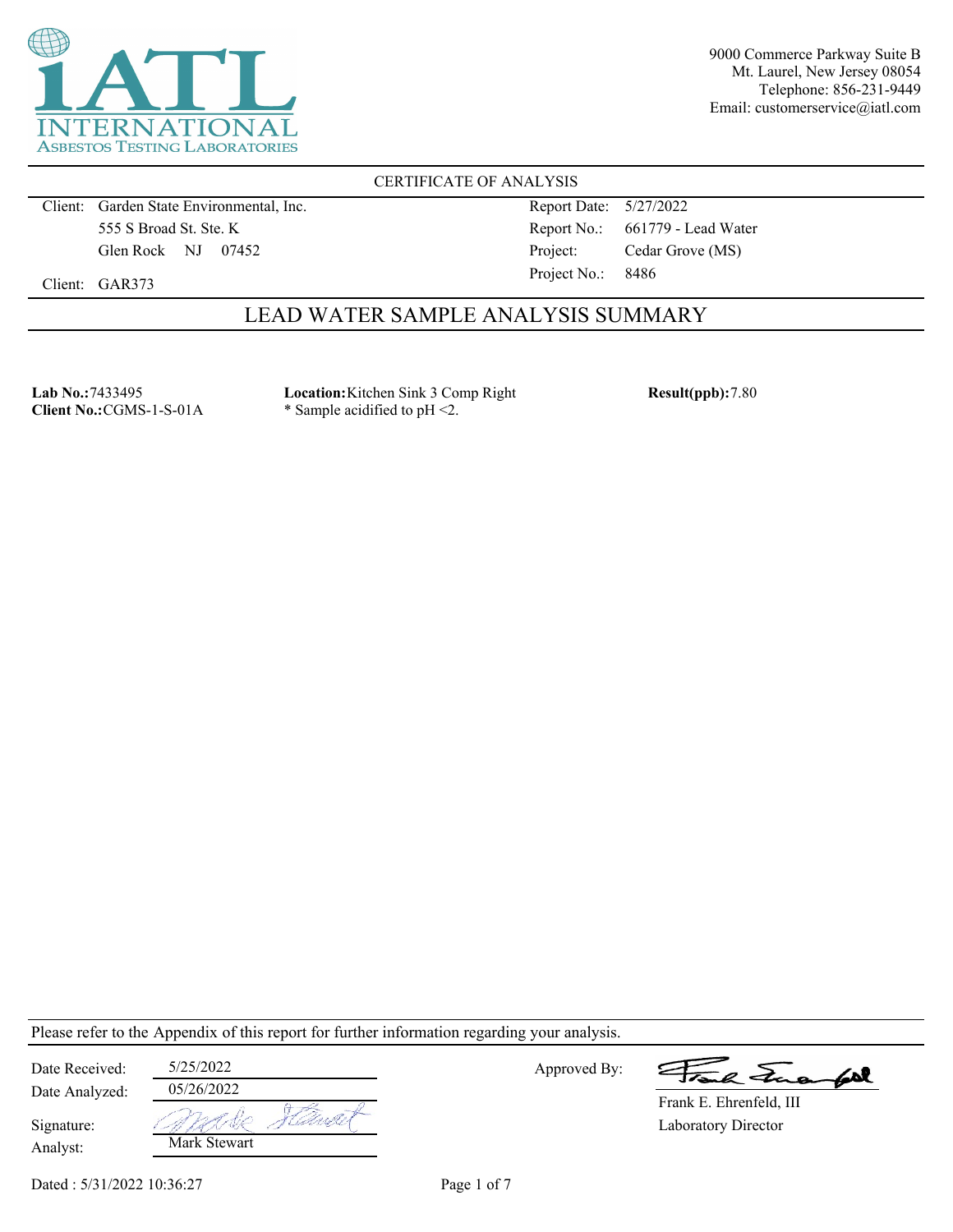

CERTIFICATE OF ANALYSIS

Client: Garden State Environmental, Inc. 555 S Broad St. Ste. K Glen Rock NJ 07452

Report Date: 5/27/2022 Report No.: 661779 - Lead Water Project: Cedar Grove (MS) Project No.: 8486

Client: GAR373

# LEAD WATER SAMPLE ANALYSIS SUMMARY

| <b>Lab No.:7433496</b>          | <b>Location:</b> Kitchen Sink 3 Comp Left                                                                           | Result(ppb): 5.20 |
|---------------------------------|---------------------------------------------------------------------------------------------------------------------|-------------------|
| <b>Client No.: CGMS-1-S-02A</b> | * Sample acidified to $pH < 2$ .                                                                                    |                   |
|                                 | Note: Sample turbidity >1.0 NTU. Does not meet Federal and NJ State Primary and Secondary Drinking Water Standards. |                   |
|                                 |                                                                                                                     |                   |

**Lab No.:**7433497 **Client No.:**CGMS-1-B-02A **Location:**Cafe Hall Right \* Sample acidified to pH <2. **Result(ppb):**376 Note: Sample turbidity >1.0 NTU. Does not meet Federal and NJ State Primary and Secondary Drinking Water Standards.

Please refer to the Appendix of this report for further information regarding your analysis.

| Date Received: | 5/25/2022       | Approved By: | Frank Funantel          |
|----------------|-----------------|--------------|-------------------------|
| Date Analyzed: | 05/27/2022      |              | Frank E. Ehrenfeld, III |
| Signature:     | O Junch Shaffer |              | Laboratory Director     |
| Analyst:       | Chad Shaffer    |              |                         |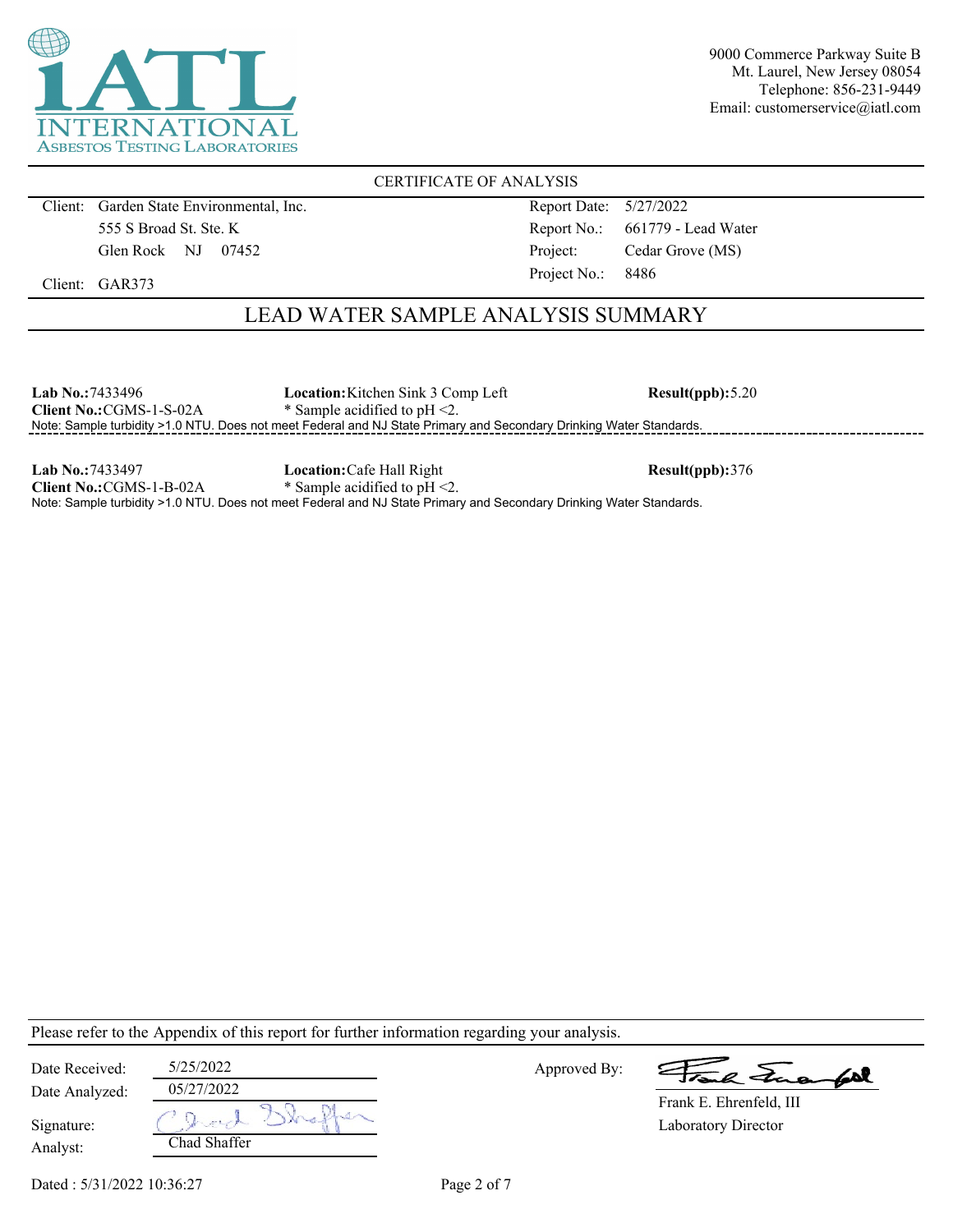

### CERTIFICATE OF ANALYSIS

Client: Garden State Environmental, Inc. 555 S Broad St. Ste. K Glen Rock NJ 07452

Report Date: 5/27/2022 Report No.: 661779 - Lead Water Project: Cedar Grove (MS) Project No.: 8486

Client: GAR373

# LEAD WATER SAMPLE ANALYSIS SUMMARY

| <b>Lab No.: 7433498</b><br>Client No.: CGMS-1-WC-01A | <b>Location:</b> Outside Room 209<br>* Sample acidified to $pH < 2$ . | Result(ppb):<1.00 |
|------------------------------------------------------|-----------------------------------------------------------------------|-------------------|
| <b>Lab No.:7433499</b><br>Client No.: CGMS-1-BF-01A  | <b>Location:</b> Outside Room 209<br>* Sample acidified to $pH < 2$ . | Result(ppb):<1.00 |
| <b>Lab No.:7433500</b><br>Client No.: CGMS-1-B-03A   | <b>Location:</b> Across Rm 213<br>* Sample acidified to $pH < 2$ .    | Result(ppb):23.8  |
| <b>Lab No.:7433501</b><br>Client No.: CGMS-1-S-03A   | Location: Office A106<br>* Sample acidified to $pH < 2$ .             | Result(ppb):<1.00 |
| Lab No.: $7433502$<br>Client No.: CGMS-1-S-04A       | Location: Media A122<br>* Sample acidified to $pH < 2$ .              | Result(ppb): 1.20 |
| <b>Lab No.:7433503</b><br>Client No.: CGMS-1-S-05A   | <b>Location:</b> Nurse Exam Room<br>* Sample acidified to $pH < 2$ .  | Result(ppb):<1.00 |

Please refer to the Appendix of this report for further information regarding your analysis.

| Date Received:         | 5/25/2022                      | Approved By: |
|------------------------|--------------------------------|--------------|
| Date Analyzed:         | 05/26/2022                     |              |
| Signature:<br>Analyst: | Kawat<br>madie<br>Mark Stewart |              |

a Jua fol

Dated : 5/31/2022 10:36:27 Page 3 of 7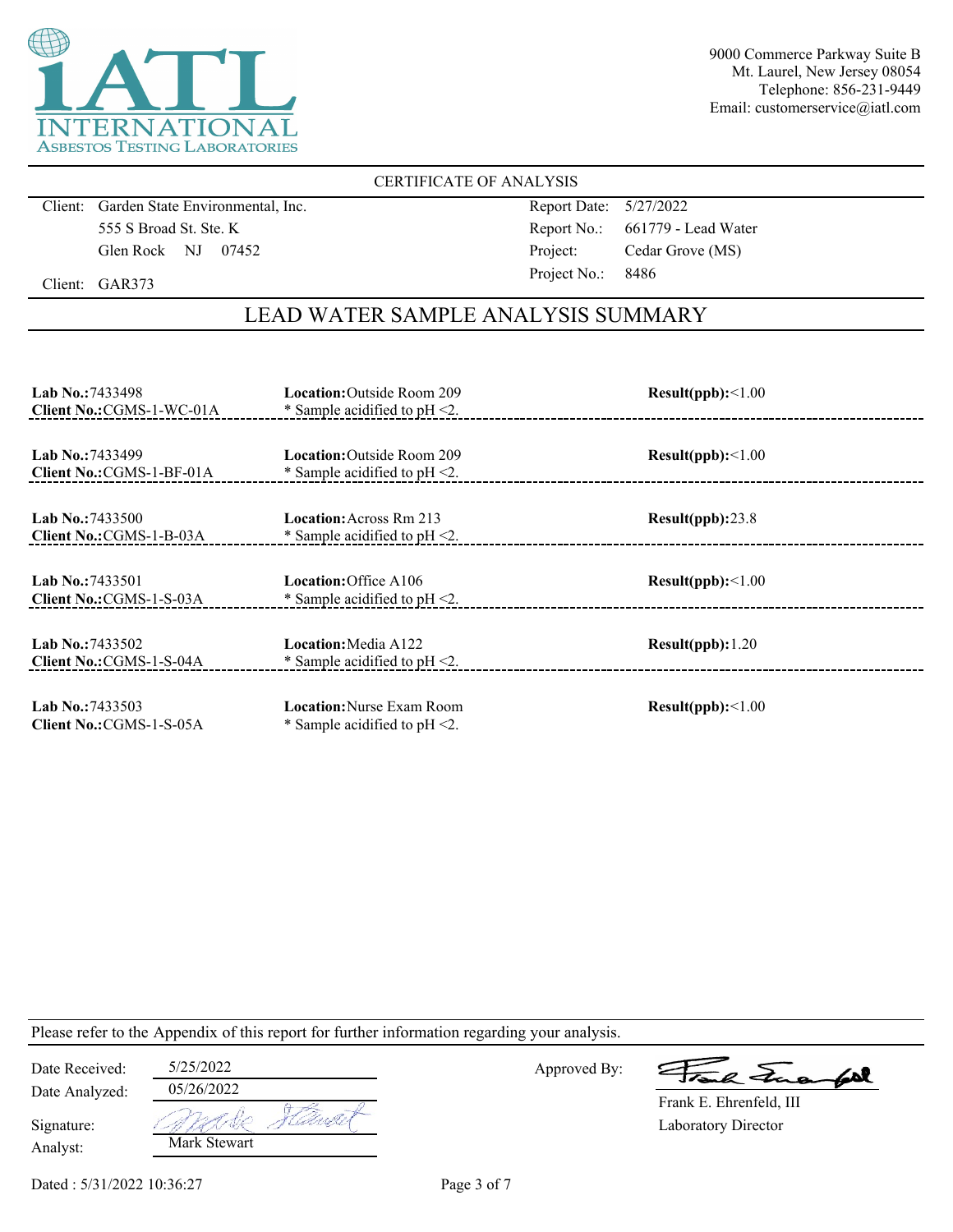

CERTIFICATE OF ANALYSIS

Client: Garden State Environmental, Inc. 555 S Broad St. Ste. K Glen Rock NJ 07452

Report Date: 5/27/2022 Report No.: 661779 - Lead Water Project: Cedar Grove (MS) Project No.: 8486

Client: GAR373

# LEAD WATER SAMPLE ANALYSIS SUMMARY

**Lab No.:**7433504 **Client No.:**CGMS-1-B-04A **Location:**Across Rm A131 \* Sample acidified to pH <2. **Result(ppb):**10.9 Note: Sample turbidity >1.0 NTU. Does not meet Federal and NJ State Primary and Secondary Drinking Water Standards.

Please refer to the Appendix of this report for further information regarding your analysis.

| Date Received: | 5/25/2022    | Approved By: | Frank Fuerfol              |
|----------------|--------------|--------------|----------------------------|
| Date Analyzed: | 05/27/2022   |              | Frank E. Ehrenfeld, III    |
| Signature:     |              |              | <b>Laboratory Director</b> |
| Analyst:       | Chad Shaffer |              |                            |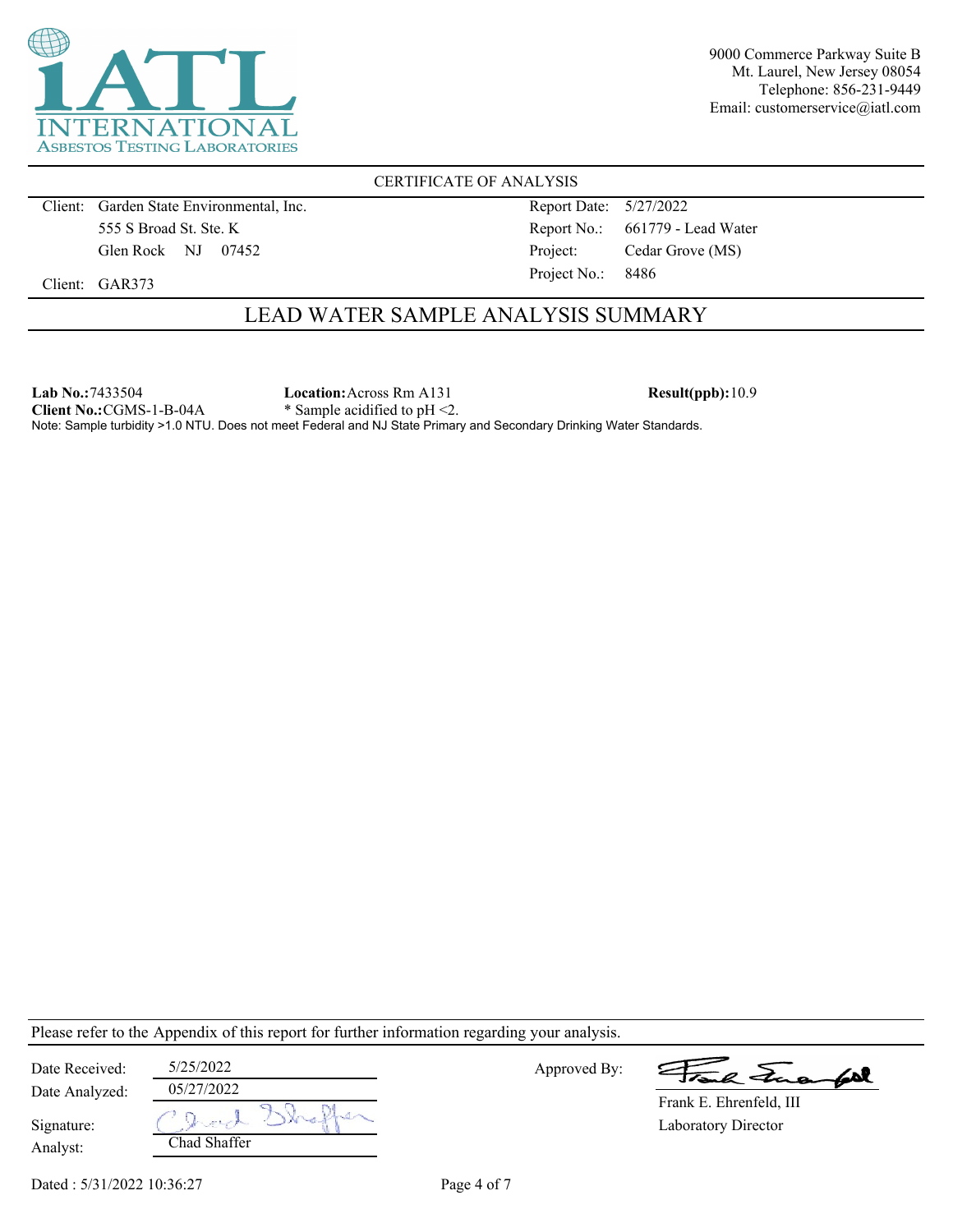

### CERTIFICATE OF ANALYSIS

Client: Garden State Environmental, Inc. 555 S Broad St. Ste. K Glen Rock NJ 07452

Report Date: 5/27/2022 Report No.: 661779 - Lead Water Project: Cedar Grove (MS) Project No.: 8486

Client: GAR373

# LEAD WATER SAMPLE ANALYSIS SUMMARY

| Lab No.: 7433505<br>Client No.: CGMS-1-S-06A        | Location: Room B303 Prep<br>* Sample acidified to $pH < 2$ .          | Result(ppb):6.90  |
|-----------------------------------------------------|-----------------------------------------------------------------------|-------------------|
| <b>Lab No.: 7433506</b><br>Client No.: CGMS-1-S-07A | Location: Room 313<br>* Sample acidified to $pH < 2$ .                | Result(ppb): 1.60 |
| Lab No.: 7433507<br>Client No.: CGMS-1-WC-02A       | <b>Location:</b> Across 317 Right<br>* Sample acidified to $pH < 2$ . | Result(ppb):<1.00 |
| Lab No.: 7433508<br>Client No.: CGMS-1-WC-03A       | Location: Across 317 Left<br>* Sample acidified to $pH < 2$ .         | Result(ppb):<1.00 |
| Lab No.: 7433509<br>Client No.: CGMS-1-WC-04A       | Location: Gym Right<br>* Sample acidified to $pH < 2$ .               | Result(ppb):<1.00 |
| Lab No.: 7433510<br>Client No.: CGMS-1-WC-05A       | Location: Gym Left<br>* Sample acidified to $pH < 2$ .                | Result(ppb):<1.00 |
| Lab No.: 7433511<br>Client No.: CGMS-1-S-08A        | Location: C419 Faculty Room<br>* Sample acidified to $pH < 2$ .       | Result(ppb):<1.00 |
| Lab No.: 7433512<br>Client No.: CGMS-5-15-FBA       | <b>Location: Field Blank</b><br>* Sample acidified to pH <2.          | Result(ppb):<1.00 |

Please refer to the Appendix of this report for further information regarding your analysis.

| Date Received:         | 5/25/2022    |       |
|------------------------|--------------|-------|
| Date Analyzed:         | 05/26/2022   |       |
| Signature:<br>Analyst: | Mark Stewart | Uarla |

Approved By:

a Jua fol

Laboratory Director Frank E. Ehrenfeld, III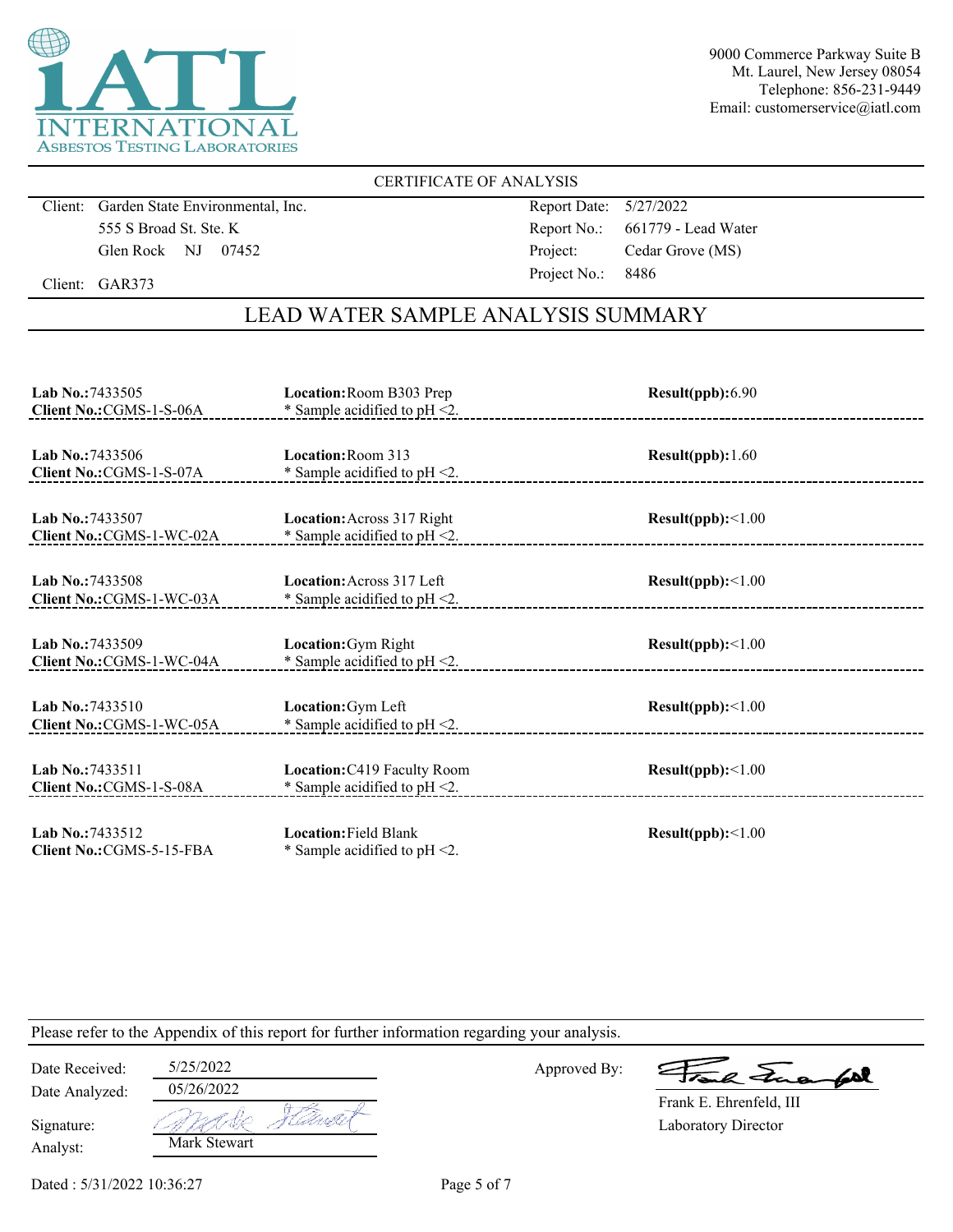

### CERTIFICATE OF ANALYSIS

Client: Garden State Environmental, Inc. 555 S Broad St. Ste. K Glen Rock NJ 07452

Client: GAR373

Report Date: 5/27/2022 Report No.: 661779 - Lead Water Project: Cedar Grove (MS) Project No.: 8486

# Appendix to Analytical Report:

**Customer Contact:** Send ALL Lab Reports **Analysis:** AAS-GF - ASTM D3559-08D

This appendix seeks to promote greater understanding of any observations, exceptions, special instructions, or circumstances that the laboratory needs to communicate to the client concerning the above samples. The information below is used to help promote your ability to make the most informed decisions for you and your customers. Please note the following points of contact for any questions you may have.

**iATL Customer Service:** customerservice@iatl.com **iATL OfficeManager:** ?wchampion@iatl.com **iATL Account Representative:** Kelly Klippel **Sample Login Notes:** See Batch Sheet Attached **Sample Matrix:** Water **Exceptions Noted:** See Following Pages

### **General Terms, Warrants, Limits, Qualifiers:**

General information about iATL capabilities and client/laboratory relationships and responsibilities are spelled out in iATL policies that are listed at www.iATL.com and in our Quality Assurance Manual per ISO 17025 standard requirements. The information therein is a representation of iATL definitions and policies for turnaround times, sample submittal, collection media, blank definitions, quantification issues and limit of detection, analytical methods and procedures, sub-contracting policies, results reporting options, fees, terms, and discounts, confidentiality, sample archival and disposal, and data interpretation.

iATL warrants the test results to be of a precision normal for the type and methodology employed for each sample submitted. iATL disclaims any other warrants, expressed or implied, including warranty of fitness for a particular purpose and warranty of merchantability. iATL accepts no legal responsibility for the purpose for which the client uses test results. Any analytical work performed must be governed by our Standard Terms and Conditions. Prices, methods and detection limits may be changed without notification. Please contact your Customer Service Representative for the most current information.

This confidential report relates only to those item(s) tested and does not represent an endorsement by NIST-NVLAP, AIHA LAP LLC, or any agency of local, state or province governments nor of any agency of the U.S. government.

This report shall not be reproduced except in full, without written approval of the laboratory.

#### **Information Pertinent to this Report:**

Analysis by AAS Graphite Furnace: - ASTM D3559-08D Certification: - NYS-DOH No. 11021 - NJDEP No. 03863

#### **Note: These methods are analytically equivalent to iATL's accredited method;**

- USEPA 40CFR 141.11B

- USEPA 200.9 Pb, AAS-GF, RL <2 ppb/sample

- USEPA SW 846-7421 - Pb(AAS-GF, RL <2 ppb/sample)

Regulatory limit for lead in drinking water is 15.0 parts per billion as cited in EPA 40 CFR 141.11 National Primary Drinking Water Regulations, Subpart B: Maximum contaminant levels for inorganic chemicals.

All results are based on the samples as received at the lab. iATL assumes that appropriate sampling methods have been used and that the data upon which these results are based have been accurately supplied by the client.

Sample results are not corrected for contamination by field or analytical blanks.

 $PPB =$  Parts per billion. 1  $\mu g/L = 1$  ppb MDL = 0.24 PPB Reporting Limit (RL) = 1.0 PPB